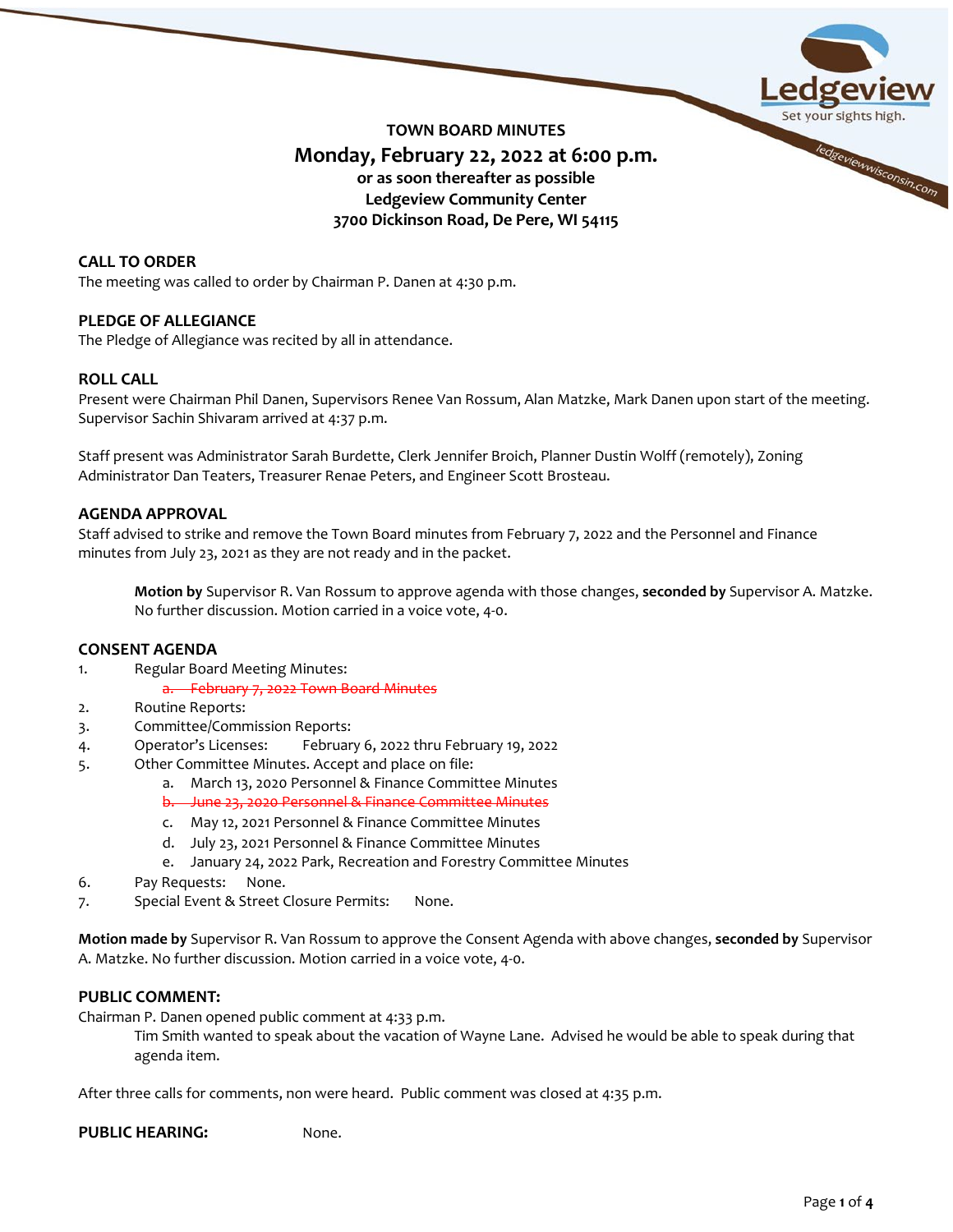## **ZONING & PLANNING:**

1. **Recommendation** from the Zoning and Planning Commission on the request by Steve Bieda, Mau & Associates, to vacate the northern most portion of Wayne Lane for the purpose of future development.

Staff stated the petitioner is requesting that the Town vacate a 1.35-acre portion of Wayne Lane. The portion of Wayne Lane proposed to be vacated. It has never operated as more than an access drive to the Van Straten and Cuene properties. This vacation request corresponds with the street reconfiguration proposed in the Grande Ridge Estates First Addition Final Plat, which will be reviewed at the March ZPC meeting.

The portion of Wayne Lane not proposed to be vacated will be renamed to Big Sky Pass, and Wayne Lane will become a secondary street to provide access to the two residences, along with future lots. Lots D-449-1 and D-450, the Van Straten and Cuene properties, will require a retracement CSM for access to the stubs of Wayne Lane to the north and south. New sanitary sewer and water main will be added to the new road segments within the development.

The ZPC unanimously recommended approval of the vacation to the Board, conditioned on the approval of a retracement CSM for parcels D-449-1 and D-450.

**Motion to open floor** by Supervisor M. Danen, seconded by Supervisor R. Van Rossum at 4:37 p.m. Motion passed unanimously in a voice vote.

#### **Tim Smith – 3351 Heritage Road**

Resident has been communicating with developer who isn't sure which way the road is going to go when it comes out to CTH X and is concerned about runoff. Is being told there may be some storm water management that is needed. Resident states with the runoff and the grade change in elevation that this may all end up in his yard. Has a lot of concern as Mr. Radue is telling him that he doesn't know what the plan is down the road. Wants everything to be transparent as it will affect his property down the road.

Closed public comment and brought it back to the Board at 4:45 p.m.

Staff explained the length of the process which is about a three-month process and this is the first step in that process. Chairman P. Danen stated Mr. Smith should follow along with the step and the timeline with regards to future meetings and changes to get his answers. The next public hearing will be on April  $4<sup>th</sup>$  in which part of the road would be officially vacated then filed with the Register of Deeds.

**Motion made by** Supervisor S. Shivaram to approve preliminary vacation of Wayne Lane conditioned on the approval of a retracement of a CSM for parcels D-449-1 and D-450. **Motion seconded by** Supervisor M. Danen. No further discussion. Motion carried a voice vote, 5-0.

2. **Recommendation** from the Zoning and Planning Commission on the request by Joe Goldshlack (agent) on behalf of Dish Wireless to co-locate additional equipment on an existing cell tower located on parcel D-361-1, 2171 Dickinson Road.

Staff presented The petitioner is requesting approval to install a new Dish Wireless antennae array on an existing monopole tower (116') and fenced compound area. Dish will lease a 150 SF area within the existing fenced compound area at the base of the tower to accommodate their equipment platform and an ice bridge connecting to the tower ground ring. Antennas and other equipment would be mounted on the existing tower.

A *Class 2 Co-Location* is the placement of antennae on an existing support structure such that the owner of the facility does not need to construct a freestanding support structure for the facility or engage in substantial modification.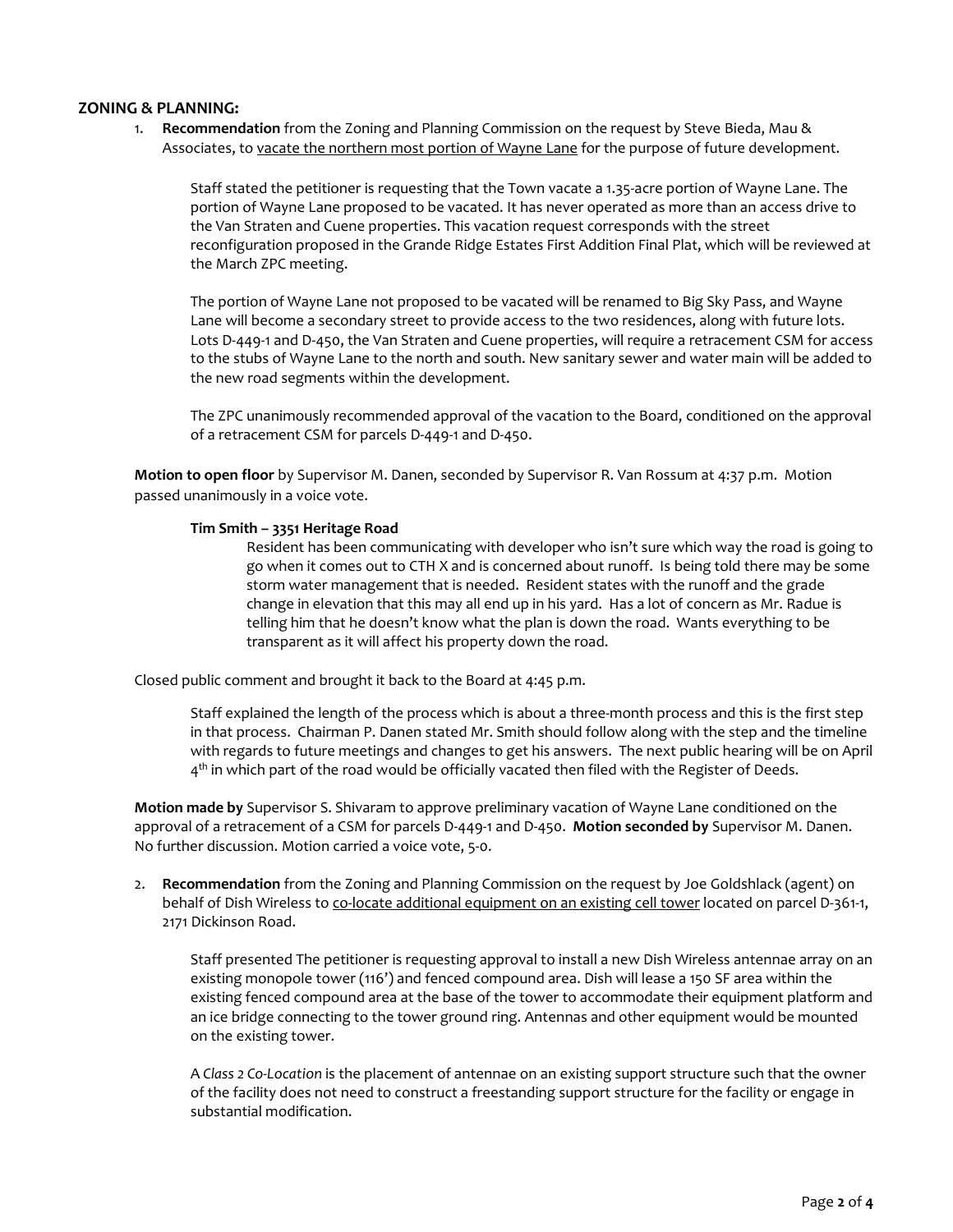ZPC recommended approval to Town Board of the Building Site and Operation Plan for a Class 2 Co-Location without conditions.

**Motion made by** Supervisor R. Van Rossum to approve the co-locate additional equipment on an existing cell tower located on 2171 Dickinson Road, parcel D-361-1 with no conditions. **Motion seconded by** Supervisor A. Matzke. No further discussion. Motion carried a voice vote, 5-0.

3. **Recommendation** from Zoning and Planning Commission on the request by Steve Zeitler (agent) on behalf of Joe Lotto (owner) to vacate a portion of Caboose Lane.

Staff presented stating the petitioner is requesting that the Town vacate the portion of Caboose Lane that provides frontage to parcel D-97-1 to resolve a bank issue. A CSM was approved by the Town Board in September 2021 that established an outlot (D-97-3) and dedicated the ROW along parcel D-97-1.

The ROW dedication resulted the existing residence and accessory building being partially located in the public ROW. The buildings are still privately owned; however, the lienholder (the bank) was not aware of this issue and they were not made a signatory to the CSM. They are objecting to this dedication and the impact to the residence.

The property owner and the bank have requested that the entire CSM be vacated. Staff has evaluated that option and is recommending that only Caboose Lane ROW adjacent Lot 3 that was dedicated as part of CSM be vacated. The ROW dedication for Shadow Court was needed as part of the CSM, and does not the issues associated with Lot 3.

The ZPC unanimously recommended approval of the partial ROW vacation of Caboose Lane along D-97-1 to the Board, consistent with the land area dedicated with the recent CSM approval.

**Motion made by** Supervisor R. Van Rossum to approve the vacation of Caboose Lane with no conditions. **Motion seconded by** Supervisor M. Danen. No further discussion. Motion carried a voice vote, 5-0.

## **OLD BUSINESS:** None.

## **NEW BUSINESS:**

**1. Request** for approval of Resolution R-2022-07 – 2021 Budget Adjustment.

Staff presented a resolution is needed because at the end of each year, each fund (General, Fire Dept., Park etc.) is reviewed for accounts with overages, meaning accounts where more was spent than budgeted. When the overage is too large, fund balance must be used to cover the amount of overage as the budget must always at least be balanced at the end of the year.

**Motion made by** Chairman P. Danen to approve resolution R-2022-07 pertaining to the 2021 Budget Adjustment, **seconded by** Supervisor S. Shivaram. No further discussion. Motion carried a voice vote, 5-0.

## **COMMUNICATIONS:** None.

**ORDINANCES:** None.

## **REPORTS:**

**Administrator:**

- Written report as submitted
- Updated matrix for Fire Department study
- Admin Assistant starting on Monday
- Will be scheduling a Special meeting of the Town Board geared towards Fire Department Services
- RFP sent out on Feb 9<sup>th</sup> and has heard some feedback from consultants which is encouraging